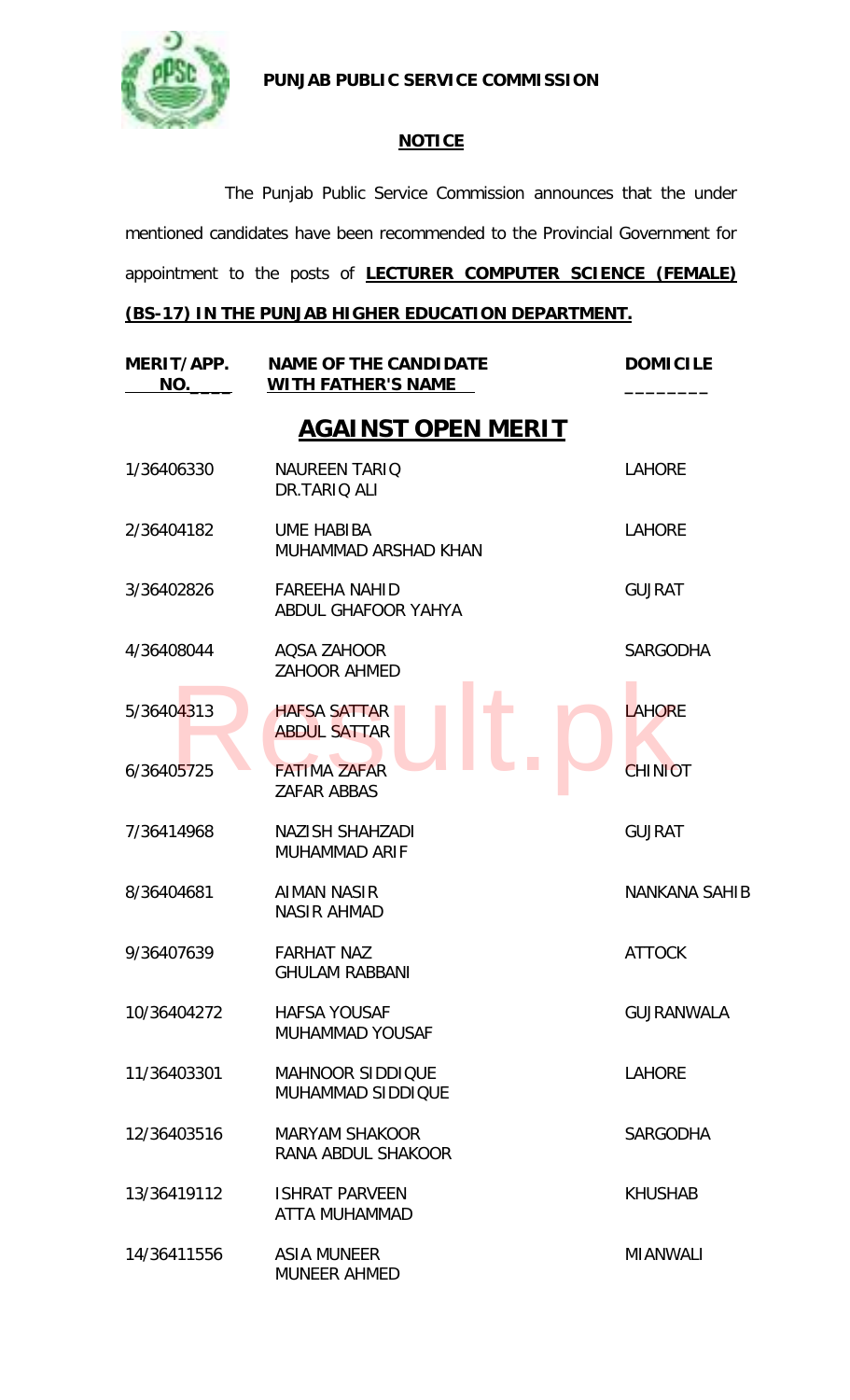**60 posts of Lecturer Computer Science (Female) (BS-17) in the Punjab Higher Education Department**

| MERIT/APP.<br>NO. | <b>NAME OF THE CANDIDATE</b><br><b>WITH FATHER'S NAME</b>                 | <b>DOMICILE</b>      |
|-------------------|---------------------------------------------------------------------------|----------------------|
| 15/36404831       | AMMARA INAM<br>ANAM-UL-HAQ                                                | <b>HAFIZABAD</b>     |
| 16/36405263       | <b>ASRA SIDDIQUI</b><br>ASIF MASOOD SIDDIQUI                              | <b>SARGODHA</b>      |
| 17/36413813       | SAMREEN ISHFAQ<br><b>ISHFAQ HUSSAIN</b>                                   | <b>RAWALPINDI</b>    |
| 18/36403011       | <b>MUQADDAS IRSHAD</b><br><b>MUHAMMAD ARSHAD</b>                          | <b>GUJRANWALA</b>    |
| 19/36401719       | <b>MARWA AYAZ</b><br><b>AYAZ MEHMOOD</b>                                  | <b>BAHAWAL NAGAR</b> |
| 20/36404516       | NIMRA ZAFAR<br>ZAFAR ALI                                                  | <b>JEHLUM</b>        |
| 21/36413638       | AYESHA ASMAT<br><b>ASMAT ALI</b>                                          | <b>LAHORE</b>        |
| 22/36410965       | <b>ANAM ANWAR</b><br>MUHAMMAD ANWAR                                       | <b>LAHORE</b>        |
| 23/36400649       | <b>AQSA ASLAM</b><br><b>MUHAMMAD ASLAM</b>                                | <b>LAHORE</b>        |
| 24/36412744       | <b>MOMINA ABDUL KHALIQ</b><br><b>Contract</b><br><b>ABDUL KHALIQ AZAD</b> | LAHORE               |
| 25/36413367       | SHAFAQ BASHARAT<br><b>BASHARAT ALI</b>                                    | <b>LAHORE</b>        |
| 26/36404033       | ANIQA KHALID<br><b>KHALID MEHMOOD</b>                                     | <b>KASUR</b>         |
| 27/36410128       | NATASHA AKRAM<br>MUHAMMAD AKRAM JAVED                                     | <b>LAHORE</b>        |
| 28/36412665       | AYMEN SALEEM<br>MUHAMMAD SALEEM RAZA                                      | <b>GUJRAT</b>        |
| 29/36401988       | <b>JAVARIA ALAMGEER</b><br>MUHAMMAD ALAMGEER                              | R.Y. KHAN            |
| 30/36415677       | <b>DANIA BATOOL</b><br><b>GHULAM NABI ALVI</b>                            | <b>PAKPATTAN</b>     |
| 31/36400727       | RUBINA YAQOOB<br>MUHAMMAD YAQOOB                                          | <b>KHUSHAB</b>       |
| 32/36405837       | NIDA AKRAM<br>MUHAMMAD AKRAM KHAN                                         | <b>GUJRANWALA</b>    |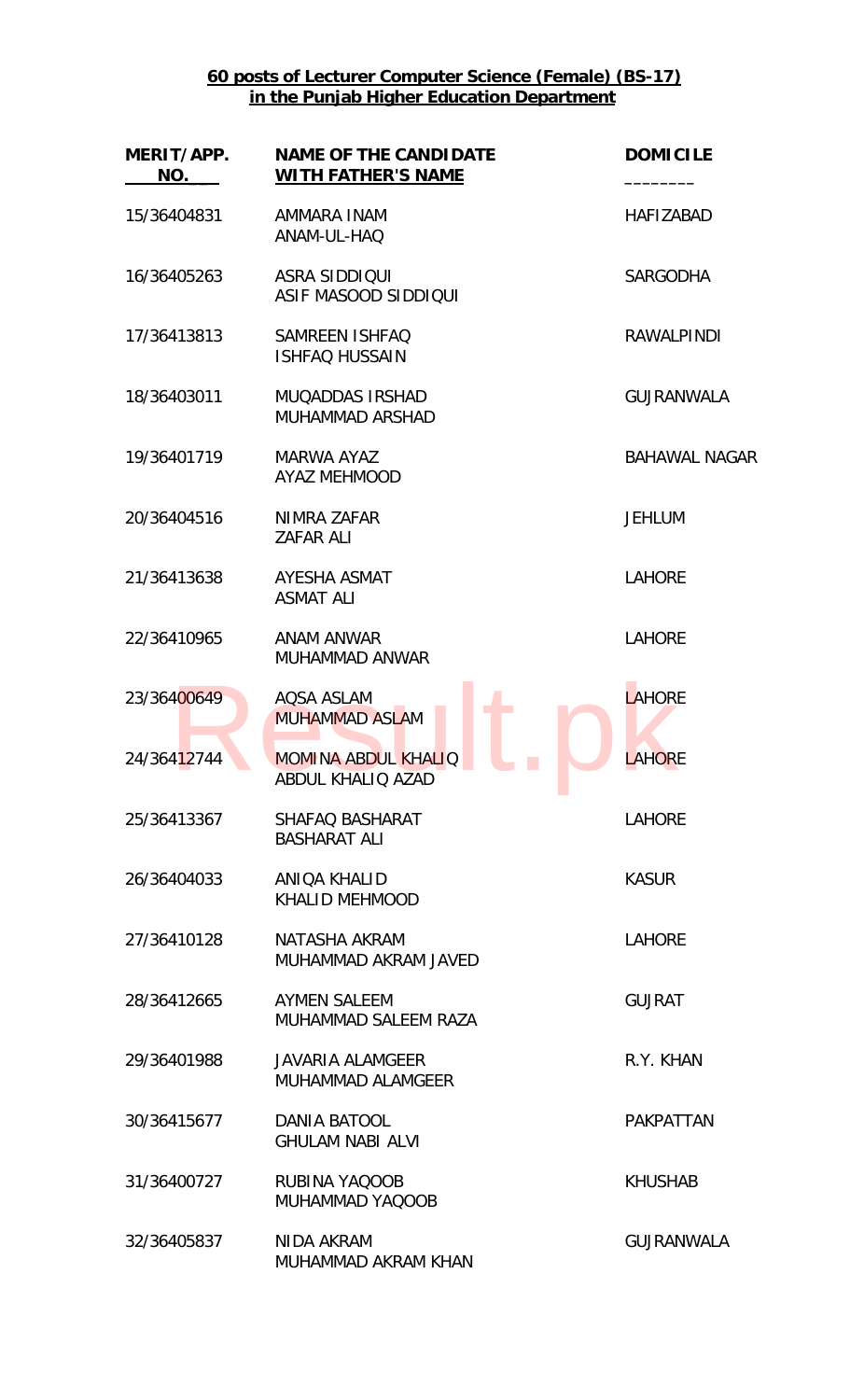## **60 posts of Lecturer Computer Science (Female) (BS-17) in the Punjab Higher Education Department**

| MERIT/APP.<br>NO. | <b>NAME OF THE CANDIDATE</b><br><b>WITH FATHER'S NAME</b> | <b>DOMICILE</b>   |
|-------------------|-----------------------------------------------------------|-------------------|
| 33/36411703       | RABIA ASLAM<br><b>MUHAMMAD ASLAM</b>                      | <b>SARGODHA</b>   |
| 34/36412550       | <b>NOUREEN KHANUM</b><br><b>SAIF ULLAH</b>                | <b>SARGODHA</b>   |
| 35/36413499       | SYEDA AQEELA ANAM SHEHZADI<br>SYED TAUQEER MEHMOOD SHAH   | <b>SIALKOT</b>    |
| 36/36407410       | <b>AMINA TEHSEEN</b><br><b>MUHAMMAD ASIF</b>              | <b>GUJRANWALA</b> |
| 37/36403906       | <b>KHADIJA SALEEM</b><br>SYED MUHAMMAD SALEEM GILANI      | <b>LAHORE</b>     |
| 38/36417016       | <b>IFFRAH TANSEER</b><br><b>TANSEER MAHMOOD</b>           | <b>LAHORE</b>     |
| 39/36409357       | <b>MARIA KHURSHID</b><br>MUHAMMAD KHURSHID ANWAR          | <b>LAHORE</b>     |
| 40/36406368       | SOPHIA JAVAID<br><b>JAVAID IQBAL</b>                      | <b>LAHORE</b>     |
| 41/36408459       | SAMIA IKHLAQ AHMED<br><b>IKHLAQ AHMED</b>                 | <b>LAHORE</b>     |
| 42/36405522       | <b>KHADIJA TUL KUBRA</b><br>ZAFAR IOBAL                   | KHANEWAL          |
| 43/36406804       | <b>FAIZA RASHEED</b><br><b>MUHAMMAD RASHEED</b>           | <b>JEHLUM</b>     |
| 44/36416485       | <b>IQRA SAEED</b><br><b>SAEED AHMED</b>                   | <b>MULTAN</b>     |
| 45/36402164       | <b>ADILA KOUSAR</b><br><b>BASHIR AHMAD</b>                | LAYYAH            |
| 46/36409352       | SONIA SATTAR<br><b>CH ABDUL SATTAR</b>                    | <b>BAHAWALPUR</b> |
| 47/36413773       | <b>FATIMA NOOR</b><br>MUHAMMAD SUHAIL PERVAIZ             | <b>LAHORE</b>     |
| 48/36408788       | <b>TAYYABA RAFIQUE</b><br><b>MUHAMMAD RAFIQUE</b>         | <b>KHUSHAB</b>    |
| 49/36408394       | <b>ANAM KHURSHID</b><br><b>KHURSHID ALI</b>               | <b>KHUSHAB</b>    |
| 50/36400646       | <b>FATIMA SAJJAD</b><br><b>SAJJAD HUSSAIN</b>             | <b>RAWALPINDI</b> |